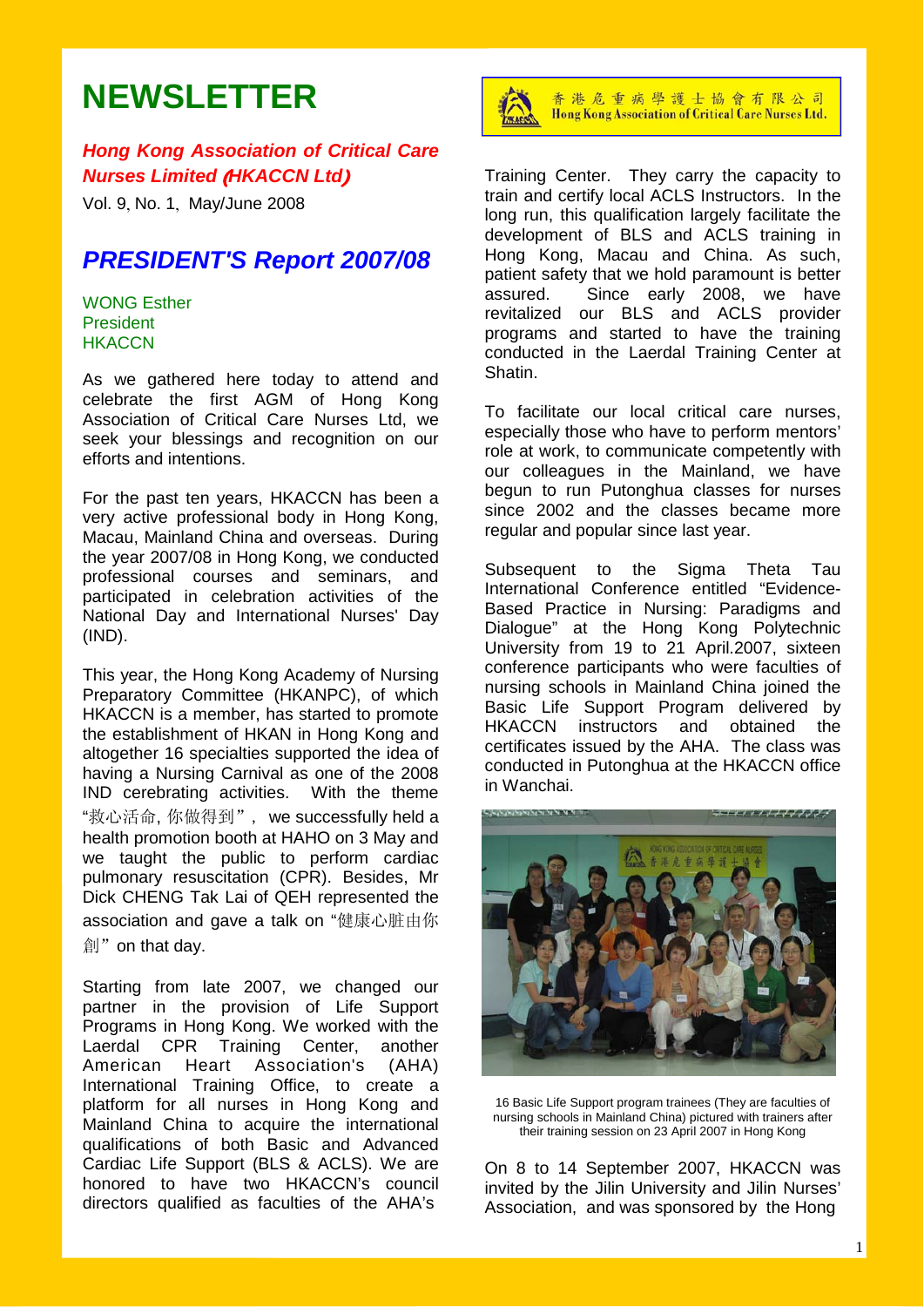Kong Nurses Training and Education Foundation to conduct a two-day program on Intensive Care Nursing in Jilin. Ms Frandia Wong, Ms. Wai Ling Mak and I formed a teaching team. More than 500 nurses attended the program and the feedback was very positive.

In early 2008, from 14 to 17 March, in response to ChongQing's request, a team comprising Mr. David Chan, Ms. Vilna Leung and I visited ChongQing. We delivered the essential topics of critical care nursing in a workshop. There were 166 critical care nurses from over 60 hospitals and more than ten provinces such as ChongQing, Yunnan, Sichuan, Guizhou, Guangxi, Beijing, Guangzhou, Lanzhou, Tianjin, and Shandong. The results of the evaluation were extremely encouraging.

With the training agreement between Hospital Authority and Guangdong Province, 120 nurses were sent to Hong Kong for specialty training of which 40 were placed under the ICU stream. From July 07 to April 2008, they undertook the Intensive Care Nursing Program in Hong Kong. During their stay in Hong Kong, they had the opportunity to attend the critical care lectures ran by HKACCN. They felt interested in joining the association as members and before the end of their course, they attended the Basic Life Support program and brought home the certificate issued by the AHA. They were satisfied with the arrangement made for them.



ICU Nurses from Guangdong Province (students undertook ICU program in HA, HK – 1st intake 2008) pictured with seminar speakers and HKACCN directors after the seminar on 16 April 2008

Since the first year of new era as HKACCN (Ltd.), we have been visible at various levels in the field of critical care nursing in Hong Kong, Macau, and Mainland China and overseas. We

continue to collaborate closely with more professional organizations in the form of nurses' training, particularly in the development of the specialty. We also work hard on the development of professional recognitions and academic qualifications of critical care nursing by active participation in the Hong Kong Academy of Nursing Preparatory Committee. It is hoped that with the establishment and subsequent assistance of the Hong Kong Academy of Nursing, HKACCN can participate in devising specialty programs thus enabling critical care nurses to have ongoing development and learning opportunities comparable with our counterparts overseas.

Recently, in response to the Sichuan disaster, some of our members joined the HA team to serve in Sichuan. Others have enrolled as volunteers and waiting to be called in due course. A total of HK\$11,000 were donated for the rescue purpose under the name of HKACCN.

In the international arena, we keep making efforts to enable Hong Kong to be a part of the critical care nursing world of practice. On behalf of HKACCN, I joined the Critical Care Congress held in South Africa from 14 to 17 August 2007. In response to the invitation from the Philippines Heart Association Convention, Ms Betty TANG Yuen King of Union Hospital was recommended to be one of the overseas speakers. Her talk on 29 May 2008 put emphasis on life style modification in preventing coronary artery diseases. HKACCN will continue to work hard in representing critical care nurses and share our achievement in Hong Kong with members of the World Federation of Critical Care Nurses (WFCCN). This year's the WFCCN Critical Care Congress will be held on 12 to 14 November in Mexico City. Those who are interested in joining this international congress are welcome to call HKACCN office for further information or visit http://www.ameu.org.mx/00 %20congresoI.htm.

I must take this opportunity to thank all council members, subcommittee members, co-opted members, BLS/ACLS instructors and editors for their hard work throughout the years. I must also take this opportunity to thank our advisors, honorary legal advisor and auditor for their practical advice and professional support. Furthermore, I thank the senior management of HA and private hospitals for their support to critical care nursing. Last but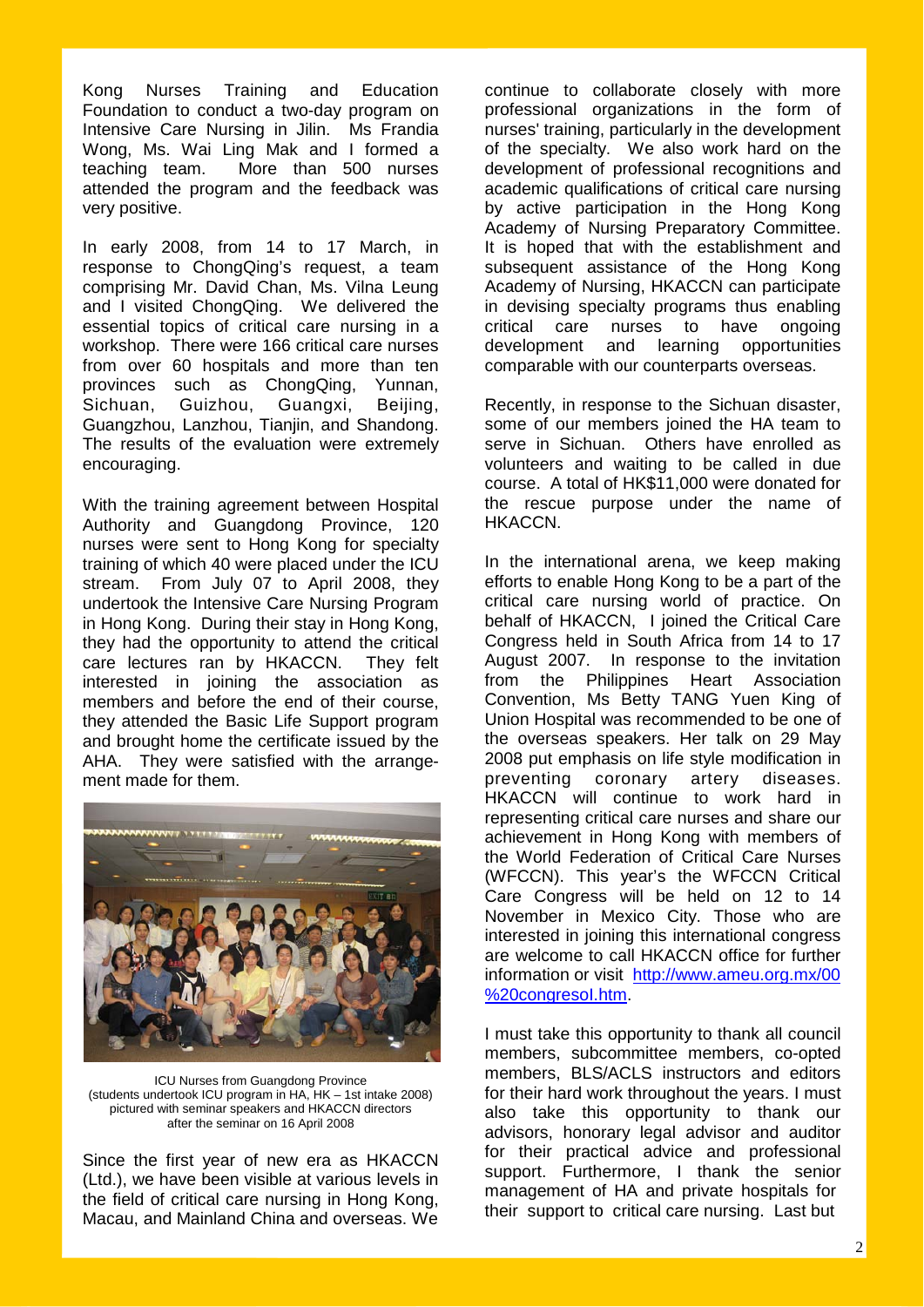not least, I thank members of the association. Each member is an integral part of HKACCN. I am very confident that together we can accomplish great things – things more important and more meaningful than I have outlined earlier on. You will be the driving force that launches us in the right direction. Do give us comments and suggestions through our company e-mail hkaccn@ yahoo.com.hk. Without your feedback and involvement, the HKACCN would not have achieved so much in the past and your continuous support to the HKACCN Ltd. is very much valued and treasured.



### *Primary Health Care and Critical Care Nurses*

CHIANG Vico Chief Editor HKACCN Newsletter

Most nurses would still remember the famous Declaration of Alma-Ata (WHO, 1978) which was made 30 years ago on primary health care (PHC),

*Primary health care is essential health care based on practical, scientifically sound and socially acceptable methods and technology made universally accessible to individuals and families in the community through their full participation and at a cost that the community and country can afford to maintain … It is the first level of contact of individuals, the family and community with the national health system bringing health care as close as possible to where people live and work, and constitutes the first element of a continuing health care process*.

Nevertheless, the target of attaining health for all by the year 2000 through PHC (Ibid) has been an ongoing journey. Thirty years later, PHC is continually believed to be a fundamental model of health care, yet to be globally, fully

and successfully implemented to achieve health for all. The journeys of PHC in different countries have had successes and losses. Inequalities of health status still exist across and within countries (ICN, 2008)

The WHO Director General Dr. Margaret Chan said that, "*Decades of experience tell us that primary health care is the best route to universal access, the best way to ensure sustainable improvements in health outcomes, and the best guarantee that access to care will be fair*" (WHO, 2007). On the other hand, numerous cases have demonstrated that PHC initiatives and services led by nurses are effective and efficient in both developed and developing countries (ICN, 2008). International evidence also demonstrated that health systems based on a strong PHC orientation were more efficient, had better and more equitable health outcomes, lower costs, and good user satisfaction (Pan American Health Organization, cited in Ibid). This year, ICN set the theme for International Nurses Day (IND) as "Delivering Quality, Serving Communities: Nurses Leading Primary Health Care". This is a re-affirmation of PHC, which actually comes timely for us because in Hong Kong we are examining our health care system based on the consultation document entitled "Your Health, Your Life" (Food and Health Bureau, 2008). In this document, the PHC model is proposed to be one of the key areas that will improve ways of achieving health and efficiency of care for the residents in Hong Kong.

There are different approaches in the delivery of PHC. In Your Health, Your Life (Ibid), family doctors are proposed to be the first health care provider of contact under the PHC model. Nurses, though not clearly mentioned in the consultation document, can actually be the central figures in PHC on first-point-of-contact care, health promotion and education, patient empowerment, and co-ordination of care across the lifespan of individuals, families and communities (ICN, 2008). This approach of PHC focuses on the primary prevention, which differs from the family doctors approach with a more or less medical perspective.

One may ask whether critical care nurses play a role in the PHC model for the health of people in Hong Kong. The reflexive answer for many may be "no" due to the second level of contact with patients or the secondary prevention contexts where critical care nurses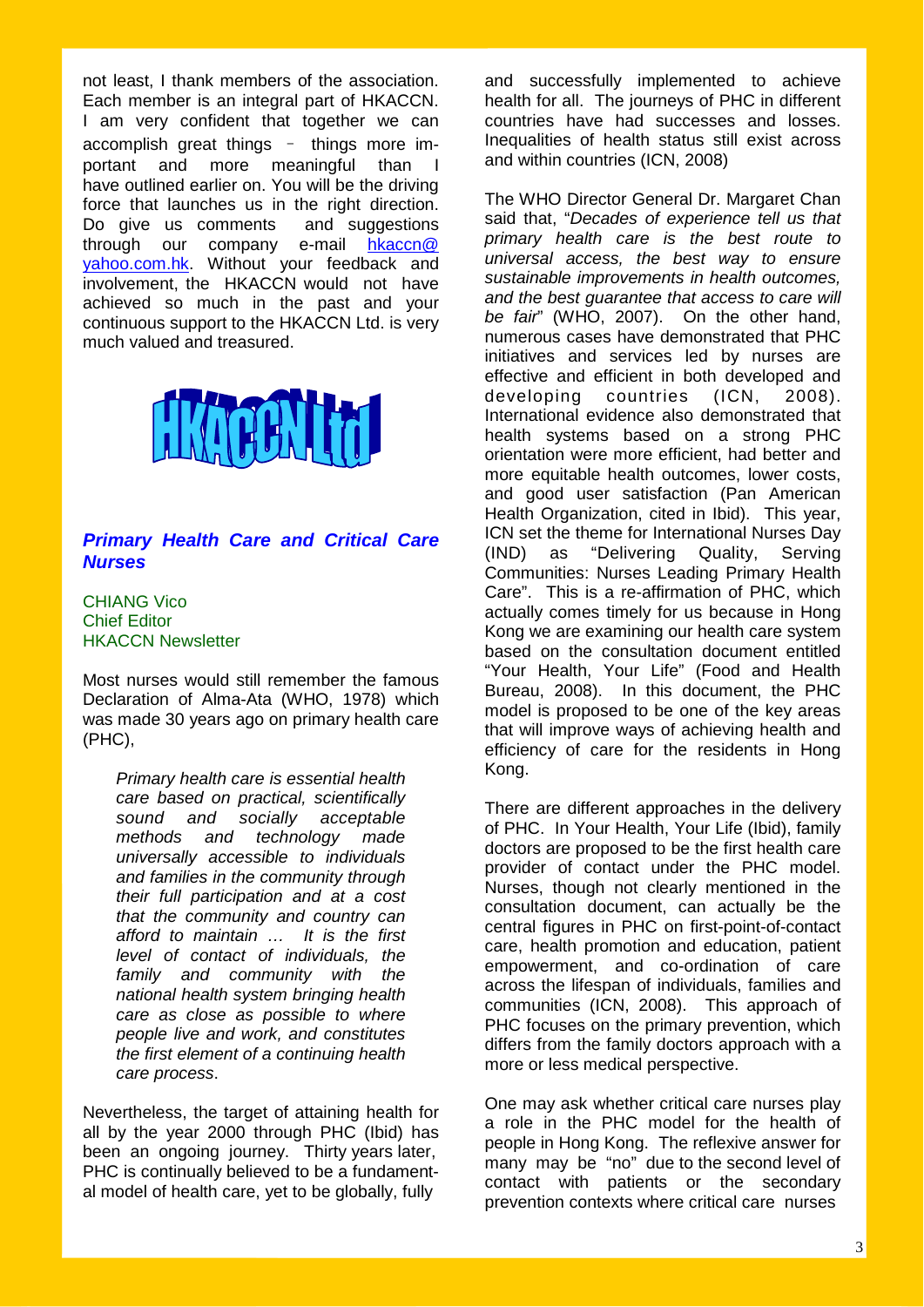usually work. Nevertheless, ICN argues that nurses getting involved in community health promotion and services is one of the key elements of successful PHC (ICN, 2008). In that regard, we are able to see that there is no exclusion for critical care nurses. All nurses, including critical nurses, are free to make a professional decision in participating community health activities, which promote the well-being and educate for the health of populations. The health promotion activities held by the HKACCN and critical care nurses on 3 May which celebrated the 2008 IND was a good example of such PHC opportunities. Are you ready to take up this type of challenge by thinking out of the square of your practice context?

#### **Reference**

- Food and Health Bureau (2008). *Your health, your life; Healthcare Reform consultation document*. Hong Kong: Hong Kong Special Administrative Region Government.
- ICN (2008). *Delivering quality, serving communities: Nurses leading primary health care*. Geneva: International Council of Nurses. Retrieved April 6, 2008, from http://www.icn.ch/indkit2008.pdf
- WHO (1978). *Declaration of Alma-Ata*. International Conference on Primary Health Care, Alma-Ata, USSR, 6 – 12, September. Retrieved April 8, 2008, from http://www.who.int/hpr/NPH/docs/declarat ion\_almaata.pdf
- WHO (2007). *The contribution of primary health care to the Millennium Development Goals*. Opening address at the International Conference on Health for Development. Buenos Aires, Argentina, 16 August. Retrieved April 8, 2008, from http:// www.who.int/dg/speeches/ 2007/20070816\_argentina/en/index.html

#### LEUNG Vilna APN (W&U Management), CMC Secretary, HKACCN

In December 2007, the Hong Kong Association of Critical Care Nurses (HKACCN) was invited by the Third Military Hospital in ChongQing to deliver talks in a specially organized critical care seminar for nurses. There were approximately 150 audiences from nearby cities who attended the seminar. Three council directors including the president Ms Esther Wong; the PDC chairman Mr. David Chan; and myself traveled and joined the seminar from 15 – 16 March 08 in ChongQing. Our travel expenses were sponsored by Chairlady Yiu of the Hong Kong Nurses Training and Education Foundation, who is devoted in advancing the nursing standards in the Mainland.

The seminar was for us in the HKACN to share our nursing experiences with the nurses there. They hope that, through our sharing, their standards and quality of critical care could be improved and gradually be comparable to international benchmarks. The seminar ran for three days with comprehensive coverage of different issues in critical care nursing. The significance of clinical research was introduced on the first day by Nursing Faculty of the Third Military University. It was supplemented with updated research evidence Talks on the second and the third day were conducted by us. It started with an introduction of advance practice nurse (APN) to enlighten them with our new direction of nursing development and career prospect in Hong Kong. Furthermore, updated clinical knowledge was also presented. It included patient assessment which integrated nursing theories and practice experience, new ventilation modes and techniques of care, neurological care update, revised resuscitation guidelines, acute coronary care, acute arrhythmia care, haemodynamic care, and infection control in critical care nursing. All these clinical updates were summarized under the topic "evidencebased nursing practice", which emphasized very much the needs and techniques of knowledge generation and validation. Entire structure of the seminar aimed to introduce the importance and application of academic knowledge and research findings in clinical practice.

It was an honor for us having the opportunity to participate in and make contribution to such a meaningful seminar. Among the speakers, I had the least experience in teaching and lower capacity to speak Puotonghua. It was therefore a great language challenge to me. In order to ensure what I presented would be understood by the audiences, I spent a lot of time in preparation. Such hard work was worthwhile as the feedback showed that though the talks were not spoken in perfect Puotonghua, the key messages were conveyed. It turned out to be a great learning opportunity for me to practise Puotonghua and refresh my clinical knowledge. Before receiving the final feedback, I did worry a lot about not speaking comprehensible language to most of the audiences. It was good that coordinator of the seminar, Professor Chu,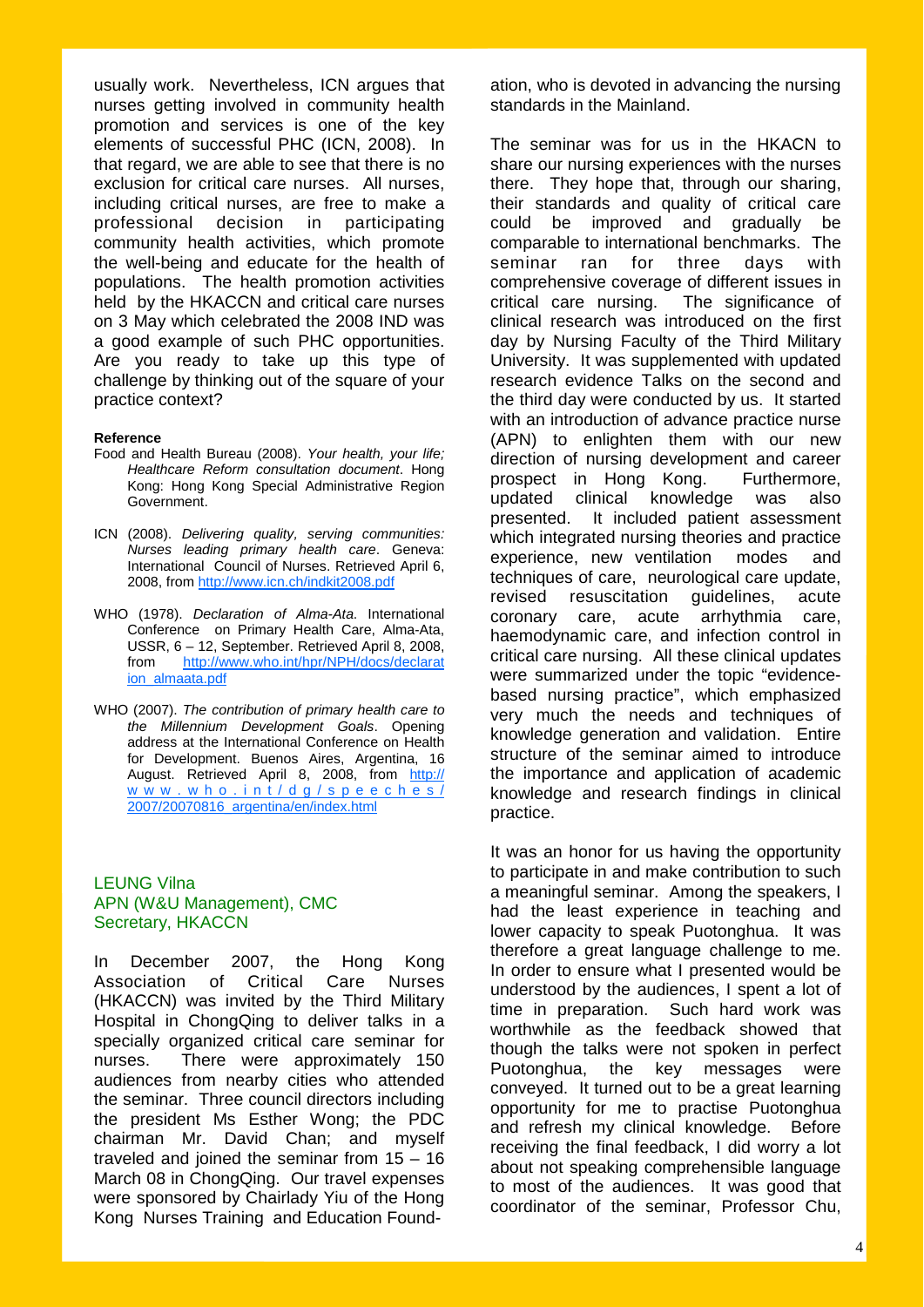acted as an interpreter for me to save time and she ensured that the audiences understood what I said during the question and answer session. The interpretation was also made on what I thought as quite fluently spoken Puotonghua. Was it funny? To me it was a good chance for reflection and it indicated the inadequacy of my language ability which required improvement.



Ms. Esther Wong, Ms. Vilna Leung and Mr. David Chan pictured with Professor Chu (Third Military Hospital) in the attractive night scene of ChongQing

The other two members, especially Mr. David Chan, delivered very good talks which provided good insights for their ways of practice. They was filled with feverish questions by the audiences following each of their talks. We hope that the insights will inspire and steer the professional team in ChongQing and nearby cities, and to constructively challenge their daily practice for continuous improvement. Overall, the purpose of the seminar was achieved.



#### **I)** 醫學普通話班 (**2008 / 2 - 3)**

### 課程簡介:

香港醫療人員與內地人員交流日增,而從內地來 港的人士也大幅增加,需要應用普通話的機會也 增多,但不是每位醫療人員也講得一口流行普通 話,特別是醫學名詞.本課程旨在提高醫療人員的 普通話溝通能力及技巧,特别針對醫療人員如醫 生,護士,物理治療師,接待員等等。

#### 課程特色:

- 1. 小组形色,學員有更多機會參與討論及學習
- 2. 內容豐富,包括:
- 基礎拼音,拼讀等
- 時事討論
- 課本研讀
- 日常及醫學會話
- 醫學名詞及詞彙
- 3. 高效率,短時間內提高溝通能力

4. 實用性高, 可應用如日常工作中

(學員可將 1 至 2 份文章或講章 <word format> 交回本會,本會可代加普通話拼音,並將其中一部 份交與講師教授)

#### 上課日期:

第二班: 7月 4, 11, 18, 25日, 月 1, 8, 15, 22, 29日, 月 5日 (共10晚) 第三班: 10月 3, 10, 17, 24, 31日, 月 7, 14, 21, 28日, 月 5日 (共10晚)

#### 上課時間:

逢星期五 晚上 6時 至 9時

#### 上課地點:

香港危重病學護士協會 (HKACCN) 香港灣仔道230號佳城大廈501室

### 人數:

15-20人

### 講員:

楊詠男老師 理工大學普通話兼職講師 前城市及浸會大學普通話講師

#### 教學語言:

普通話為主,輔以廣東話

#### 學費:

\$ 1500 (會員), \$2000 (非會員) 包括課本及補充材料 出席率達80%,可獲發本會之修讀證明書 (CNE: 30分)

#### **Convenor:**

Ms. Frandia WONG , APN (W&UM), ICU / QMH

#### **II) ECG Course for Beginners**

This ECG course is designed to help frontline nurses understand basic ECG concepts and common arrhythmias. All nurses who show interest to ECG are welcome to join this course.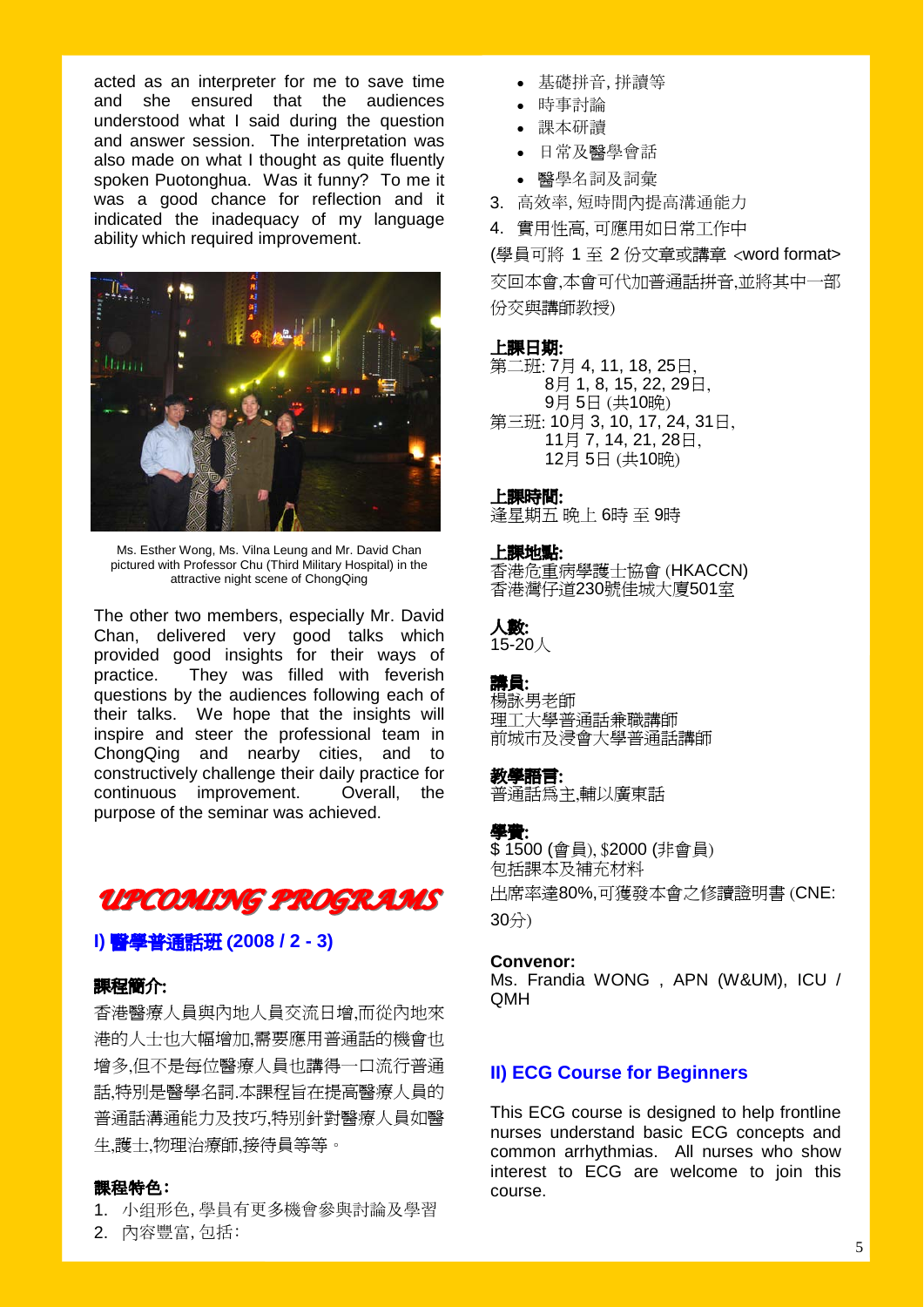#### **Date and Time:**

ECG 2008-3: 7, 14, 21, 28 Aug; 4, 11

 9:30pm) ECG 2008-4: 6, 13, 20, 27 Nov; 4, 11 Dec 2008 (Thur) (6:30- 9:30pm)

Sept 2008 (Thur) (6:30-

### **Venue :**

**HKACCN** Rm 501, 5/F Great Smart Tower, 230 Wan Chai Road, Hong Kong

#### **Speakers :**

Nursing experts from critical care areas

#### **Language medium :**

Both English & Cantonese

#### **Award :**

Certificate will be issued for those who attended all the sessions and passed the quiz

#### **Program Fee :**

HK\$1200 (Member), HK\$1800 (Non-member)

#### **III) Elementary Critical Care Nursing ECCN Series Module 2 (Cardio vascular Care)**

#### **Date and Time:**

2 Jun – 28 Jul, 2008 (8 Mondays, except 9 Jun) (6:30-8:30 pm)

#### **Venue :**

**HKACCN** Rm 501, 5/F Great Smart Tower, 230 Wan Chai Road, Hong Kong

#### **Speakers :**

Nurse Specialists and APNs from various critical care areas

#### **Language medium :**

English & Cantonese (with English Handouts)

#### **Award :**

Certificate will be issued for those who attended all the sessions and passed the quiz (16 CNE points)

#### **Program Fee :**

HK\$1600 (Member), HK\$2000 (Non-member)

#### **IV) Elementary Critical Care Nursing ECCN Series Module 3 (Reno-Neuro-**

### **Trauma Care)**

**Date and Time:**  1 Sept – 27 Oct, 2008 (8 Mondays, except 15 Sept) (6:30-8:30 pm)

#### **Venue :**

**HKACCN** Rm 501, 5/F Great Smart Tower, 230 Wan Chai Road, Hong Kong

#### **Speakers :**

Nurse Specialists and APNs from various critical care areas

#### **Language medium :**

English & Cantonese (with English Handouts)

#### **Award :**

Certificate will be issued for those who attended all the sessions and passed the quiz (16 CNE points)

#### **Program Fee :**

HK\$1600 (Member), HK\$2000 (Non-member)

### **V) Auscultation Workshop**



This workshop is designed to help improving nurses' knowledge and skills in listening patients' heart sounds and lung sounds.

#### **Date and Time:**

25 Nov 2008 (Tue) (6:30-8:30 pm)

### **Venue :**

**HKACCN** Rm 501, 5/F Great Smart Tower, 230 Wan Chai Road, Hong Kong

#### **Speaker :**

Dr. CHAN Wai Ming, Consultant AICU, Queen Mary Hospital

**Language medium :**  Cantonese (English handouts)

#### **Award :**

Attendance certificate will be issued to those who attended the workshop (2 CNE Points)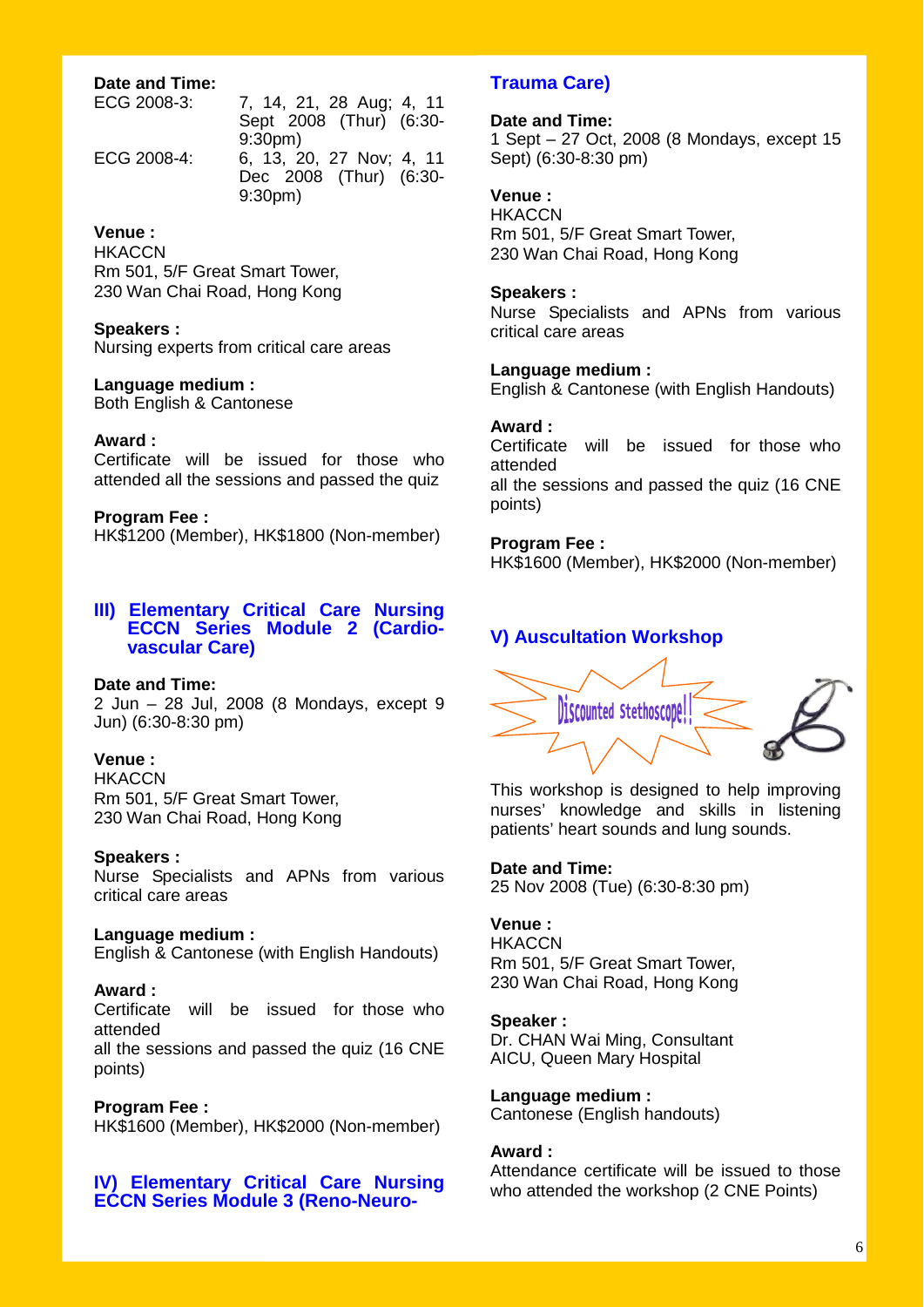**Program Fee :** 

With stethoscope: HK\$600 (Member), HK\$900 (Non-member)

Without stethoscope: HK\$200 (Member), HK\$300 (Non member)

### **VI) Basic Life Support and Advanced Cardiac Life Support Courses**

### **a) Basic Life Support (for Health Care Provider) Course**

This BSL – HCP Course is organized by the HKACCN Ltd. The HKACCN Ltd is an official AHA training site under Laerdal International Training Center (ITC), which is the ITO of AHA CPR and ECC Course in Hong Kong, China and Macau.





#### **Target Groups**

- Health care providers, such as nurses, doctors, paramedics, and ambulance personnel
- Nursing and medical students
- Other interested personnel

#### **Date and Time:**

8:30am – 1:00pm (a half-day program) 1, 21, or 22 Jun; 30 or 31 Aug; 6 or 7 Sept; 22, 23, 29, or 30 Nov 2008

**Venue :**<br>1. Laerdal CPR Training Centre 1. Laerdal CPR Training Centre Unit 2101 – 2103, Level 21, Tower 2, Grand Central Plaza, 138 Shatin Rural Committee Road, Shatin, NT (same building as Shatin Ikea), or 2. HKACCN Ltd Office

#### **Language medium :**

English & Cantonese (with English Handouts)

#### **Award :**

AHA BLS – HCP Course Completion Card – valid for 2 years (4 CNE points;  $2 - 7$  CME points)

**Program Fee :**  HK\$400 (Member), HK\$600 (Non-member)

**b) Advanced Cardiac Life Support Provider Course** 



This Advanced Cardiac Life Support (ACLS) Provider Course is organized by the HKACCN Ltd. The HKACCN Ltd is an official AHA training site under Laerdal International Training Center (ITC), which is the ITO of AHA CPR and ECC Course in Hong Kong, China and Macau.

#### **Target Groups**

- Health care providers, such as nurses, doctors, paramedics, and ambulance personnel
- Nursing and medical students
- Other interested personnel

#### **Date and Time:**

8:30am – 5:30pm (a 2-day program) 12 – 13 July; 19 – 20 July; 9 – 10 Aug; 11 – 12 Oct; 18 – 19 Oct; 1 – 2 Nov; 6 – 7 Dec; 13 – 14 Dec; 20 – 21 Dec 2008

#### **Venue :**

Laerdal CPR Training Centre Unit 2101 – 2103, Level 21, Tower 2, Grand Central Plaza, 138 Shatin Rural Committee Road, Shatin, NT (same building as Shatin Ikea).

#### **Language medium :**

English & Cantonese (with English Handouts)

#### **Award :**

AHA ACLS Provider Course Completion Card  $-$ valid for 2 years (13 CNE points;  $5 - 13$ CME points)

#### **Program Fee :**

HK\$1200 (Member), HK\$2500 (Non-member)

#### **Enquiries for ALL COURSES:**

2861 2972 (Mr. Leo LAM) (**報名及繳費:**塡妥報名表格,連同劃線支票,親自 遞交或郵寄至HKACCN Ltd.)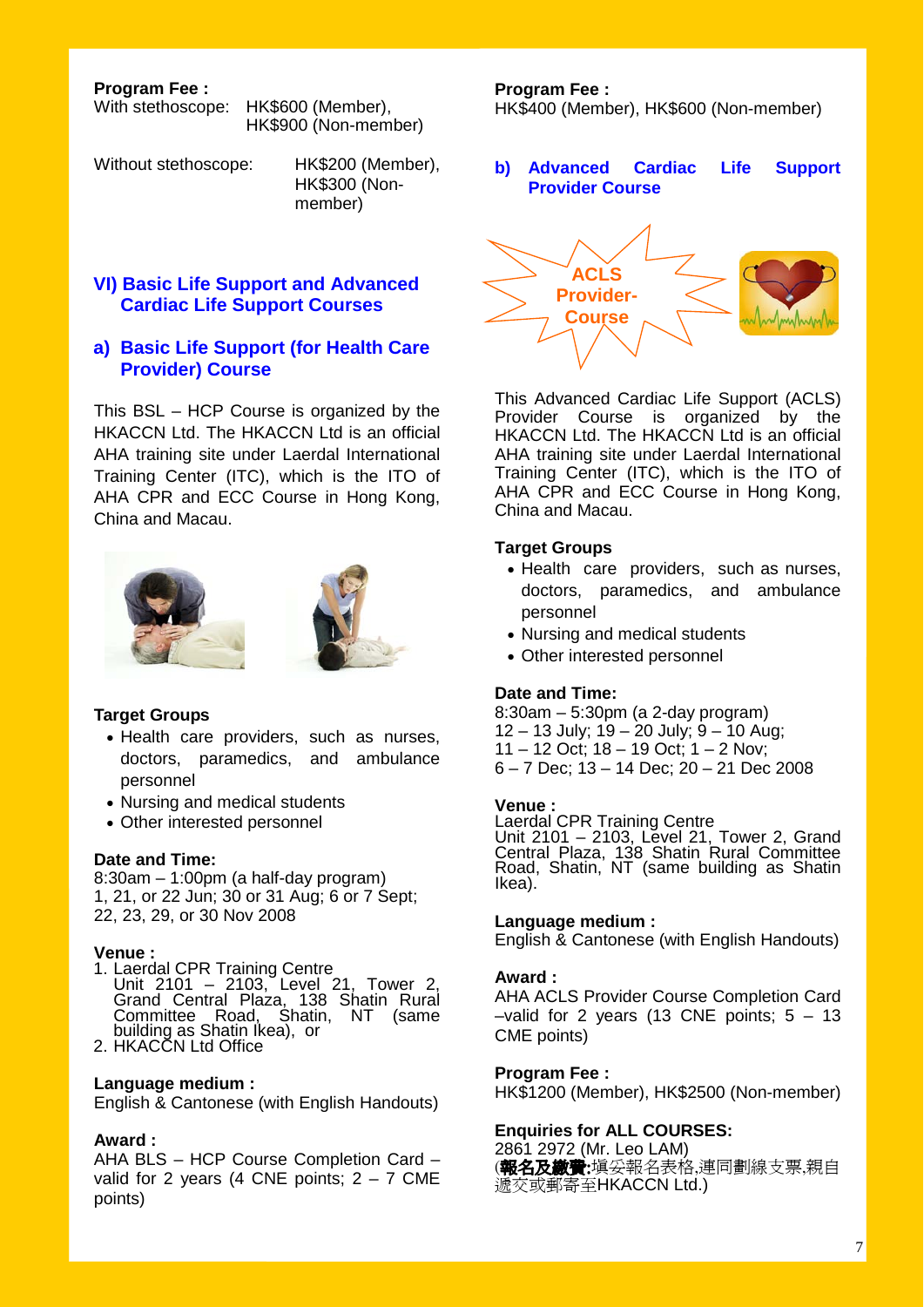### *CONFERENCE ANNOUNCEMENT*

#### **27** –**30 August 2008**

3rd National Conference for Emergency Nurses

Place: Sheraton Perth Hotel, Western Australia

Website: http://www.cdesign.com.au/cena2008/

#### **9** –**11 October 2008**

3rd EfCCNa Congress / 27th Aniarti Congress: Influencing Critical Care Nursing in Europe

Place: Florence, Italy

European federation of Critical Care Nursing associations (EfCCNa) and Italian Association of Critical Area Nurses (Aniarti)

Website: http://www.efccna2008.aniarti.it/

#### **30 Oct** – **2 Nov 2008**

Asian Pacific Critical Care 2008 Congress Past, Present and Future; Celebration of Intensive Care 15th APACCM Congress

Place: Darling Harbour, Sydney, Australia

### Website:

http://www.intensivecareasm.com.au/ content/view/91/121/

### **29 Oct** –**1 Nov 2009**

ANZICS / ACCCN ASM 2007

Place: Perth, Australia

Website:

http://www.intensivecareasm.com.au/ content/view/112/144/

### *USEFUL LINKS*

International Nurses Day 2008 Positive practice environments: Quality workplace = quality patient care IND Kit Download: http://icn.ch/indkit.htm

Australian Collage of Critical Care Nurses (ACCCN)

http://www.acccn.com.au/

Australian & New Zealand Intensive Care Society (ANZICS) http://www.anzics.com.au/

European Federation of Critical Care Nurses (EfCCNa) www.efccna.org

World Federation of Critical Care Nurses (WFCCN) www.wfccn.org

### *CONTRIBUTIONS TO THE NEWS-LETTER*

The HKACCN Newsletter is published quarterly. The editor welcomes articles reporting news and views relevant to critical care nursing. The following deadlines for submission of issues, news clips, short articles, and research briefs must be adhered to for 2006. Please email your contribution to the editorial board at vchiang@hkucc.hku.hk and hkaccn@yahoo. com.hk

### Article Preparation

Individual submission should be doublespaced and can be sent through emails. Accompanying photographs must be of good quality. The editor reserves the right to accept, modify, reject and/or check material to corroborate information.

Submission Deadlines

July 2008 issue - 30 May 2008 October issue - 30 August 2008 January 2009 issue - 30 November 2008

*Editorial Panel* 

Chief Editor Dr. Vico CHIANG Associate Editors Ms. Esther WONG

 Mr. David CHAN Ms. Anita PANG